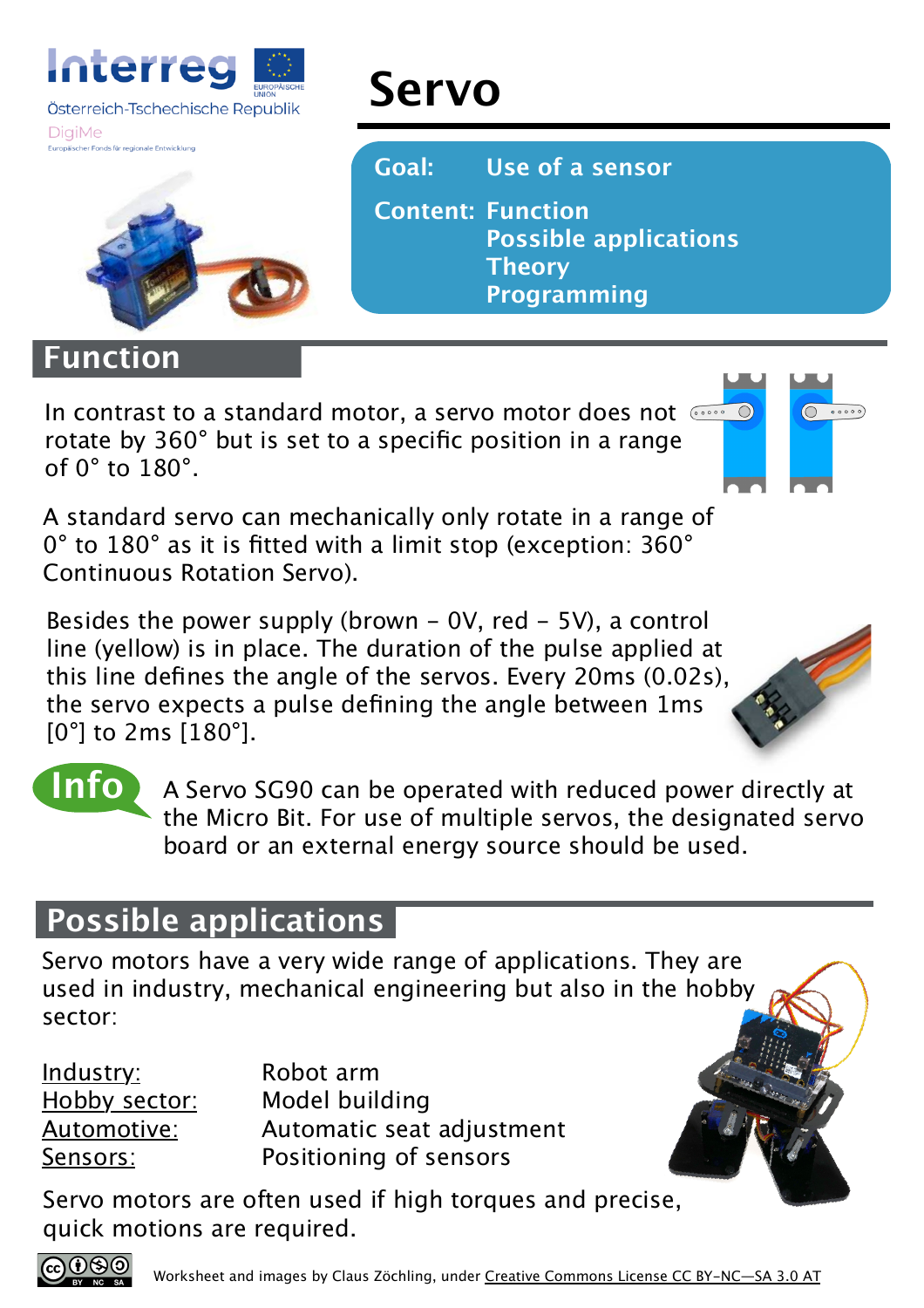### **Theory**

Within a period duration of 20ms, the pulse width of the control signal specifies the angular position of the servo. At a pulse width of 1ms, the servo is set at an angle of 0° (fully on the left) and moves to 180° (fully on the right) during increase to 2ms. This values are for reference only and must be taken from the data sheet.

Timing is realised by the microcontroller (Micro Bit) and implemented in programming by pulse width modulation.1ms  $\bigcirc$ 00000 20ms 1,25ms 20ms  $\bigcap$ 1,5ms 20ms



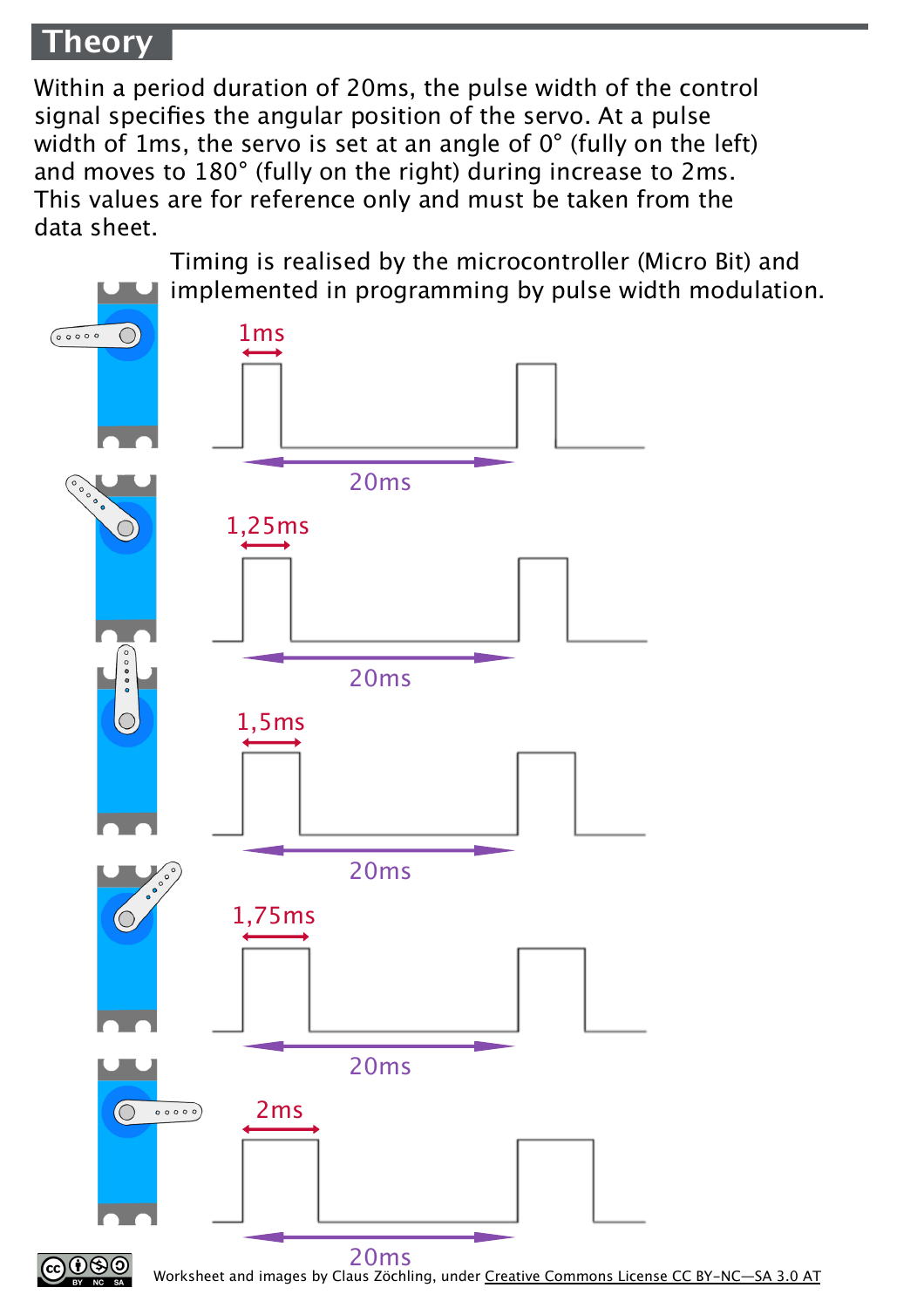

- Servo cabling: Use the green cable to route the connection on the left (control line) to pin 1 of the Micro Bit.
- With the red cable, the centre connection is connected to the 3V pin.
- In the end, the Gnd of the servo is connected to the OV pin of the

# **Info**

In most cases, a servo requires more power than the Micro Bit can supply. If this is the case (servo not moving or "vibrating"), a suitable power source must be connected. The external ground (minus pole) must be connected to the 0V pin of the Micro Bit.

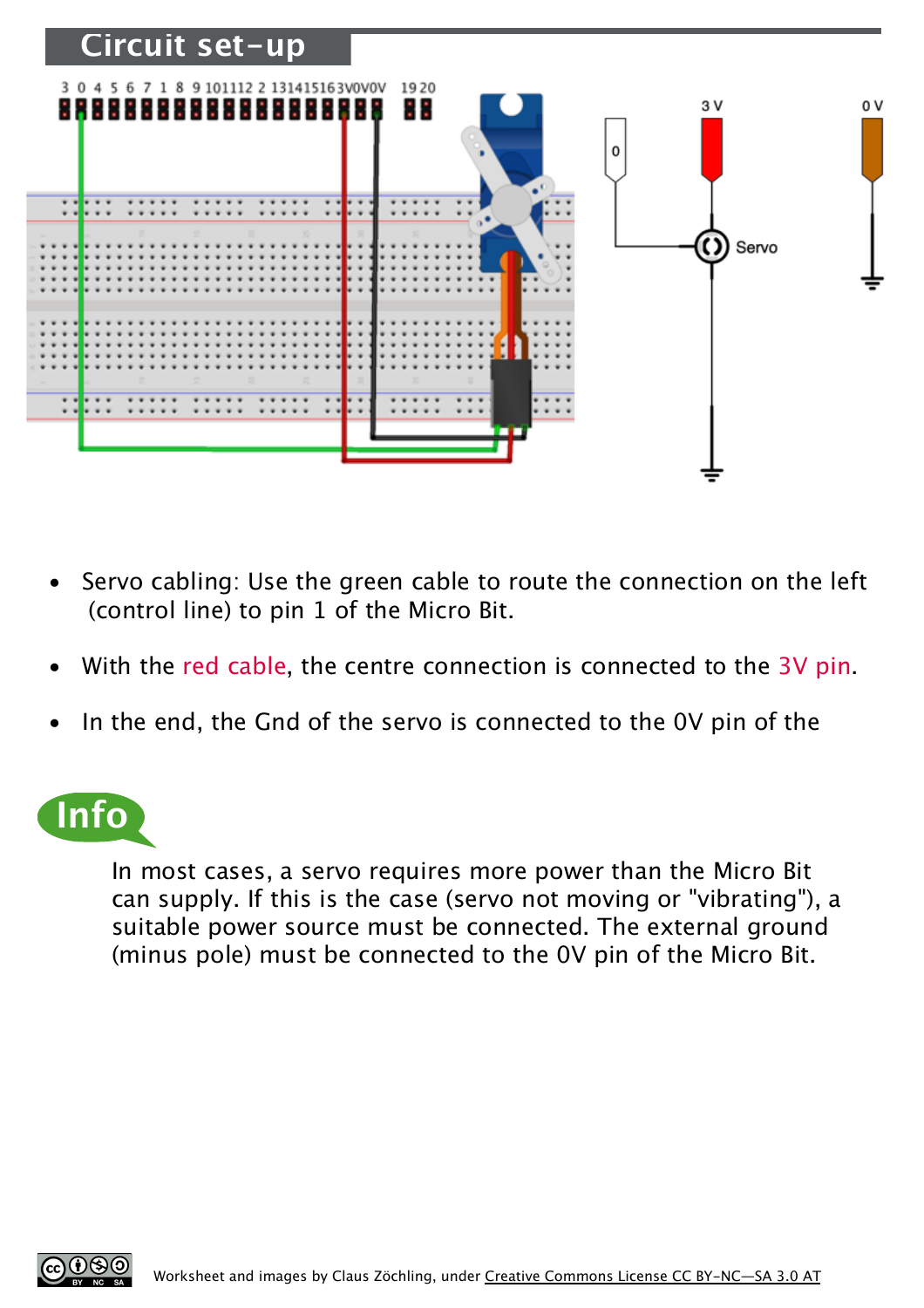# **Programming**

| on button $A \bullet p$ ressed      |  |
|-------------------------------------|--|
| servo write pin $P0 \bullet$ to 15  |  |
|                                     |  |
| on button $B \bullet$ pressed       |  |
| servo write pin $P0 \bullet$ to 165 |  |
|                                     |  |
| on button $A+B - p$ pressed         |  |
| servo write pin $P0 \bullet$ to 90  |  |
|                                     |  |

# **Possible extension of the assignment**

Add a potentiometer (rotary controller) to the circuit to understand the angular position of the servo.

HINT: As the potentiometer is read via the 10but ADC (analogue digital converter) with 1024 stages, while the servo only ofers 180 stages (from 0° to 180°), this application can be realised with the **map function** from the pins category.

**see the worksheet on the map function**